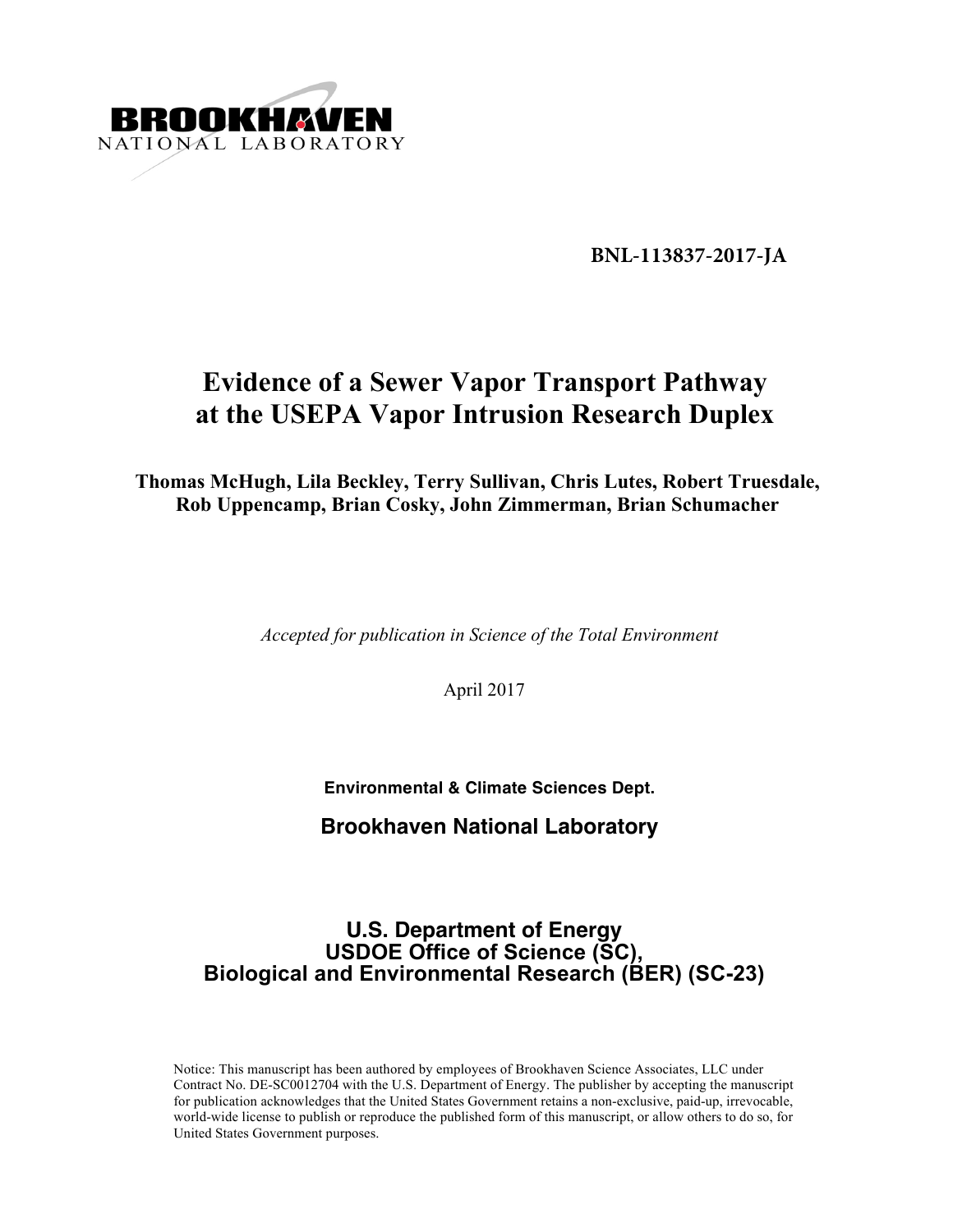# **DISCLAIMER**

This report was prepared as an account of work sponsored by an agency of the United States Government. Neither the United States Government nor any agency thereof, nor any of their employees, nor any of their contractors, subcontractors, or their employees, makes any warranty, express or implied, or assumes any legal liability or responsibility for the accuracy, completeness, or any third party's use or the results of such use of any information, apparatus, product, or process disclosed, or represents that its use would not infringe privately owned rights. Reference herein to any specific commercial product, process, or service by trade name, trademark, manufacturer, or otherwise, does not necessarily constitute or imply its endorsement, recommendation, or favoring by the United States Government or any agency thereof or its contractors or subcontractors. The views and opinions of authors expressed herein do not necessarily state or reflect those of the United States Government or any agency thereof*..*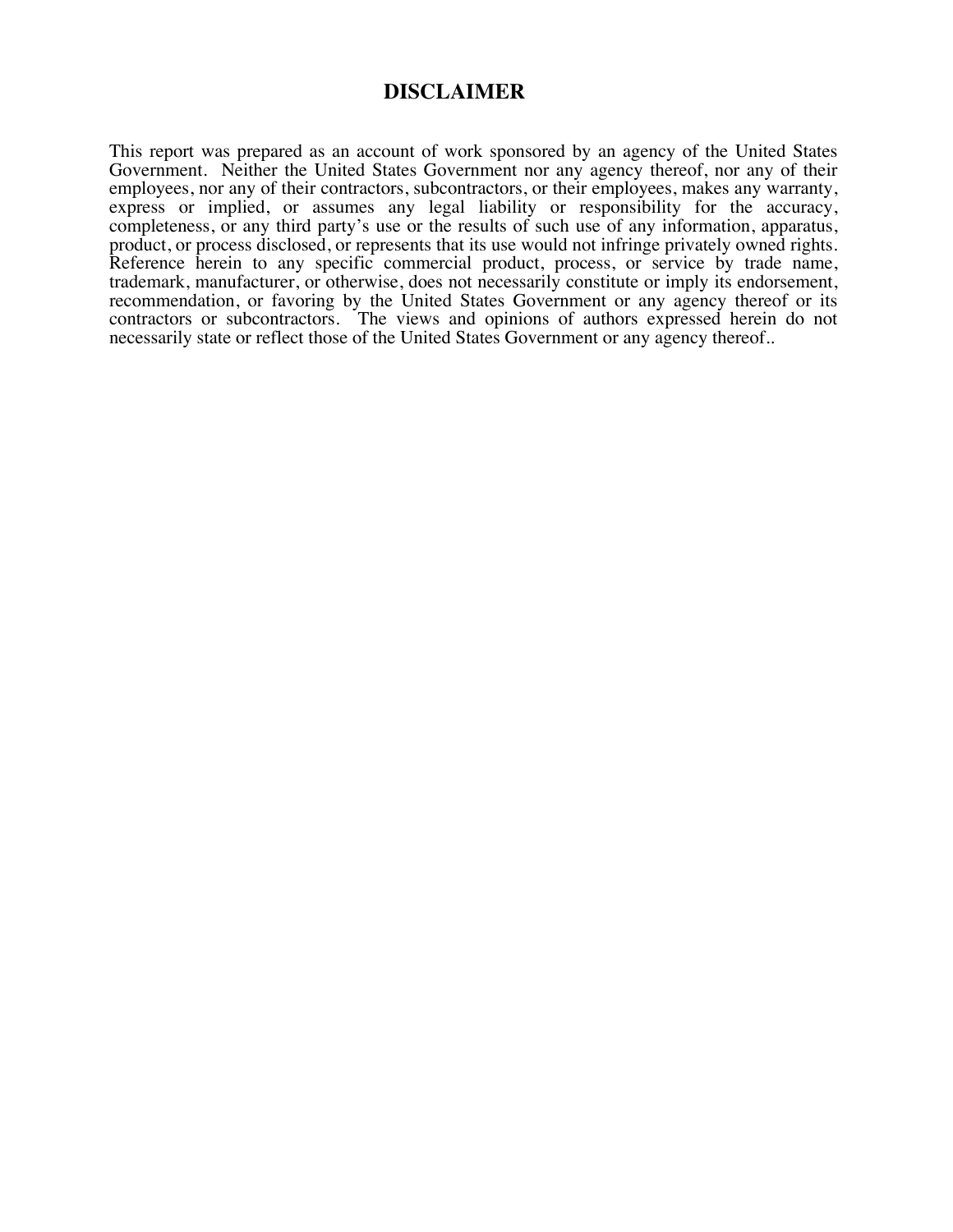| $\mathbf{1}$<br>$\boldsymbol{2}$                                                                               | Evidence of a Sewer Vapor Transport Pathway at the USEPA Vapor Intrusion<br><b>Research Duplex</b>                                                                                                                                                                                                                                                                                                                                                                                                                                                                                                                                                                                                                                                                                                                                                                                                                                                                                                                                                                                                                                                                                                                                                                                                                                                                                                                                         |
|----------------------------------------------------------------------------------------------------------------|--------------------------------------------------------------------------------------------------------------------------------------------------------------------------------------------------------------------------------------------------------------------------------------------------------------------------------------------------------------------------------------------------------------------------------------------------------------------------------------------------------------------------------------------------------------------------------------------------------------------------------------------------------------------------------------------------------------------------------------------------------------------------------------------------------------------------------------------------------------------------------------------------------------------------------------------------------------------------------------------------------------------------------------------------------------------------------------------------------------------------------------------------------------------------------------------------------------------------------------------------------------------------------------------------------------------------------------------------------------------------------------------------------------------------------------------|
| 3<br>$\overline{\mathbf{4}}$<br>5<br>$\,6$                                                                     | Thomas McHugh <sup>1*</sup> , Lila Beckley <sup>2</sup> , Terry Sullivan <sup>3</sup> , Chris Lutes <sup>4</sup> , Robert Truesdale <sup>5</sup> , Rob<br>Uppencamp <sup>6</sup> , Brian Cosky <sup>6</sup> , John Zimmerman <sup>7</sup> , Brian Schumacher <sup>7</sup>                                                                                                                                                                                                                                                                                                                                                                                                                                                                                                                                                                                                                                                                                                                                                                                                                                                                                                                                                                                                                                                                                                                                                                  |
| $\overline{7}$<br>8<br>$\boldsymbol{9}$<br>10<br>11<br>12<br>13                                                | <sup>1</sup> GSI Environmental Inc., Houston, Texas, United States<br><sup>2</sup> GSI Environmental Inc., Austin, Texas, United States<br><sup>3</sup> Brookhaven National Laboratory, Upton, New York, United States<br><sup>4</sup> CH2MHill, Inc., Raleigh, North Carolina, United States<br><sup>5</sup> RTI International, Research Triangle Park, North Carolina, United States<br><sup>6</sup> Arcadis, Indianapolis, Indiana, United States<br><sup>7</sup> US Environmental Protection Agency, Las Vegas, Nevada, United States                                                                                                                                                                                                                                                                                                                                                                                                                                                                                                                                                                                                                                                                                                                                                                                                                                                                                                  |
| 14<br>15<br>16<br>17<br>18                                                                                     | CORRESPONDING AUTHOR: Thomas McHugh, GSI Environmental Inc., 2211 Norfolk,<br>Suite 1000, Houston, Texas 77098, USA, temchugh@gsi-net.com.                                                                                                                                                                                                                                                                                                                                                                                                                                                                                                                                                                                                                                                                                                                                                                                                                                                                                                                                                                                                                                                                                                                                                                                                                                                                                                 |
| 19<br>20<br>21<br>22<br>23<br>24                                                                               | <b>Highlights</b><br>The sewer line is an important pathway for VOC transport at the USEPA<br>$\bullet$<br>duplex<br>The importance of this pathway was not identified during prior study of the                                                                                                                                                                                                                                                                                                                                                                                                                                                                                                                                                                                                                                                                                                                                                                                                                                                                                                                                                                                                                                                                                                                                                                                                                                           |
| 25<br>26<br>27<br>28                                                                                           | duplex<br>Sewer lines should be routinely evaluated during vapor intrusion<br>investigations                                                                                                                                                                                                                                                                                                                                                                                                                                                                                                                                                                                                                                                                                                                                                                                                                                                                                                                                                                                                                                                                                                                                                                                                                                                                                                                                               |
| 29<br>30<br>31<br>32<br>33<br>34<br>35<br>36<br>37<br>38<br>39<br>40<br>41<br>42<br>43<br>44<br>45<br>46<br>47 | <b>Abstract</b><br>The role of sewer lines as preferential pathways for vapor intrusion is poorly understood.<br>Although the importance of sewer lines for volatile organic compound (VOC) transport has<br>been documented at a small number of sites with vapor intrusion, sewer lines are not<br>routinely sampled during most vapor intrusion investigations. We have used a tracer study<br>and VOC concentration measurements to evaluate the role of the combined sanitary /<br>storm sewer line in VOC transport at the USEPA vapor intrusion research duplex in<br>Indianapolis, Indiana. The results from the tracer study demonstrated gas migration from<br>the sewer main line into the duplex. The migration pathway appears to be complex and<br>may include leakage from the sewer lateral at a location below the building foundation.<br>Vapor samples collected from the sewer line demonstrated the presence of<br>tetrachloroethene (PCE) and chloroform in the sewer main in front of the duplex and at<br>multiple sample locations within the sewer line upstream of the duplex. These test results<br>combined with results from the prior multi-year study of the duplex indicate that the sewer<br>line plays an important role in transport of VOCs from the subsurface source to the<br>immediate vicinity of the duplex building envelope.<br>Key Words: preferential pathway, Indianapolis, utility tunnel |
| 48                                                                                                             |                                                                                                                                                                                                                                                                                                                                                                                                                                                                                                                                                                                                                                                                                                                                                                                                                                                                                                                                                                                                                                                                                                                                                                                                                                                                                                                                                                                                                                            |

- **1.0 Introduction**
-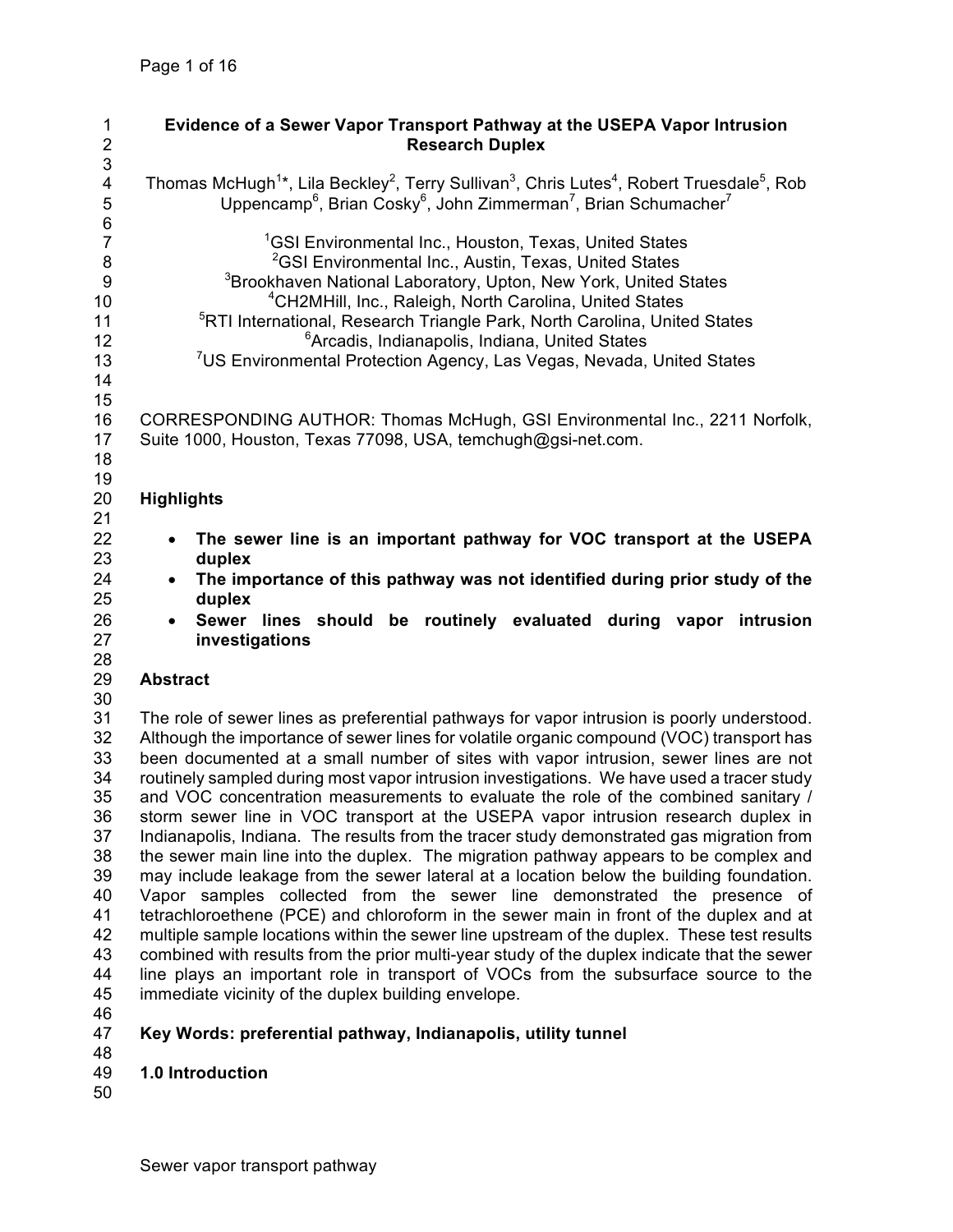Vapor intrusion is the vapor phase migration of volatile contaminants from a subsurface source into overlying buildings or other structures. Although vapor intrusion has been recognized for decades as a potential exposure pathway, the discovery in the late 1990s of unexpected vapor intrusion exposures at some sites with large groundwater plumes increased the focus on this pathway beginning in the early 2000s (Tillman and Weaver, 2005). Since that time, field investigations, regulatory guidance, and research efforts related to vapor intrusion have greatly increased.

 One key challenge for the evaluation of vapor intrusion is high spatial and temporal variability in VOC concentrations within shallow groundwater, soil gas, and indoor air (McHugh et al., 2007). This high variability makes it difficult to evaluate pathway completeness using conventional field investigation methods. In order to better understand the effect of spatial and temporal variability in vapor intrusion, Holton et al., 2013 conducted an intensive multi-year testing program at a single family residence overlying a chlorinated solvent plume in Utah. They found that trichloroethene (TCE) concentrations in indoor air varied by 1000x over time. They found extended periods of no vapor intrusion and shorter periods where vapor intrusion yielded TCE concentrations well above United States Environmental Protection Agency (USEPA) screening values. In addition, unexpected patterns in the distribution of TCE below the residence led to the 20 eventual discovery of a foundation drain system acting as a preferential pathway for TCE<br>21 migration into the residence (Guo et al., 2015). At this residence, the sub-foundation migration into the residence (Guo et al., 2015). At this residence, the sub-foundation gravel layer is connected to a neighborhood land drain sewer system. This provides a migration pathway for vapors from the land drain sewer to the sub-slab and then into the residence though a foundation expansion joint and other penetrations.

 A preferential pathway is typically defined as a high permeability conduit that can serve as a high-capacity transport pathway for volatile organic compound (VOC) vapors from the source area to or into a building. More specifically, the Navy VI Evaluation Tool (Caldwell 2012) uses the definition: "*Preferential pathways are natural or anthropogenic subsurface features of higher permeability or air filled porosity than the surrounding matrix. Preferential pathways may transport vapors farther or faster than what would be predicted by vapor transport models or assumptions (i.e., the Johnson and Ettinger model or attenuation factors)"* (Caldwell 2012). Some have further defined the term "atypical preferential pathway" to refer to a building feature that is not commonly found in association with most structures of the same general class (i.e., single family residences, office buildings). If sufficiently deep, elevator shafts, dry wells or cisterns can act as vertical preferential pathways enhancing the transport of VOC vapors into a building from a groundwater source located below the building. Sewers or utility tunnels can also serve as preferential pathways for vertical and lateral migration of VOC vapors (Figure 1). Sewers or utility tunnels are of greatest concern when they pass directly through contaminated groundwater or vadose zone non-aqueous phase liquid (NAPL) sources since those locations could provide the highest concentration infiltration into the conduit. When sewers pass through contaminated groundwater, this groundwater may infiltrate into the sewer allowing partitioning into the gas phase to occur within the sewer line. In these cases, vapor intrusion impacts may occur in buildings laterally offset from the groundwater plume but connected to the sewer line running through the plume (Figure 1).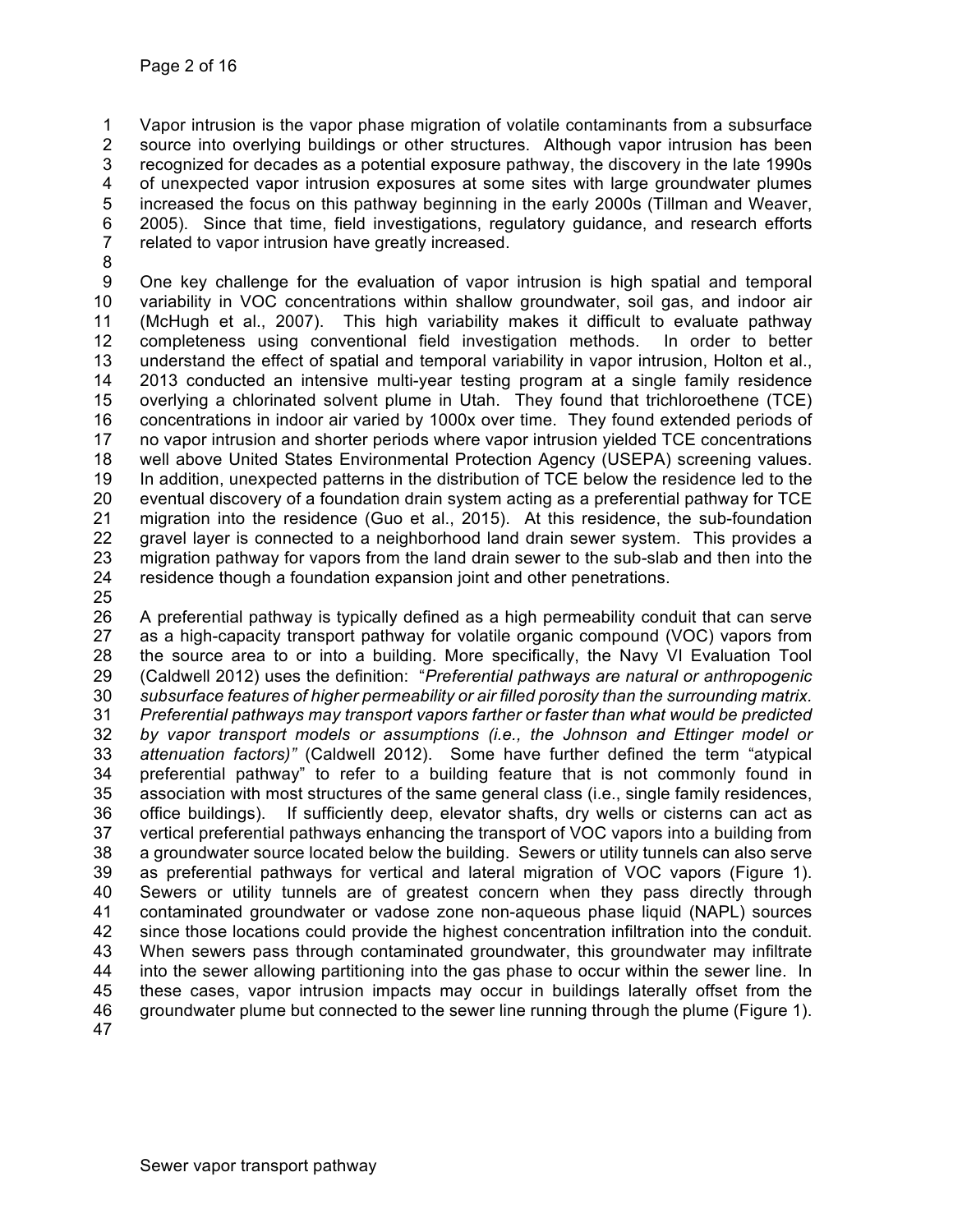

 $\frac{1}{2}$ 

Figure 1. Conceptual illustration of sewer preferential pathways for vapor intrusion. A) Most residences (i.e., those without septic tanks), are connected to the sanitary (or combined storm and sanitary) sewer system. B) Some residences have foundation drain systems connected to land drain or storm sewer systems. Although prohibited by current building codes, some residences may have older or illegal foundation drains connected to the sanitary sewer system. Clean-outs and manholes are not shown.

 Storm sewers, sanitary sewers, and utility tunnels have been identified as important preferential transport pathways for VOC vapor intrusion at a small but growing number of sites. Examples include: vinyl chloride vapor intrusion at a former dry cleaner site (Nielsen, et al. 2014), several houses near a tetrachloroethene (PCE) plume in Denmark (Riis, et al. 2010), a house at Hill Air Force Base Operable Unit 2 (McHugh, et al. 2011), a Boston area house (Pennell, et al. 2013), and a building at Moffett Field, California (McHugh et al., 2012).

 The USEPA vapor intrusion research duplex is a residence in Indianapolis, Indiana that has been intensively studied in order to better understand vapor intrusion processes (USEPA, 2012; USEPA, 2015a; USEPA, 2015b; Lutes 2015). Since 2011, a USEPA- funded research team has monitored VOC concentrations and other parameters in indoor air, soil gas, and groundwater. Similar to the research house in Utah (Holton et al., 2013), the USEPA team found large spatial and temporal variations in VOC concentrations in indoor air, subslab, and soil gas. Geophysical testing in and around the research duplex confirmed the location of many known features and suggested that the concrete basement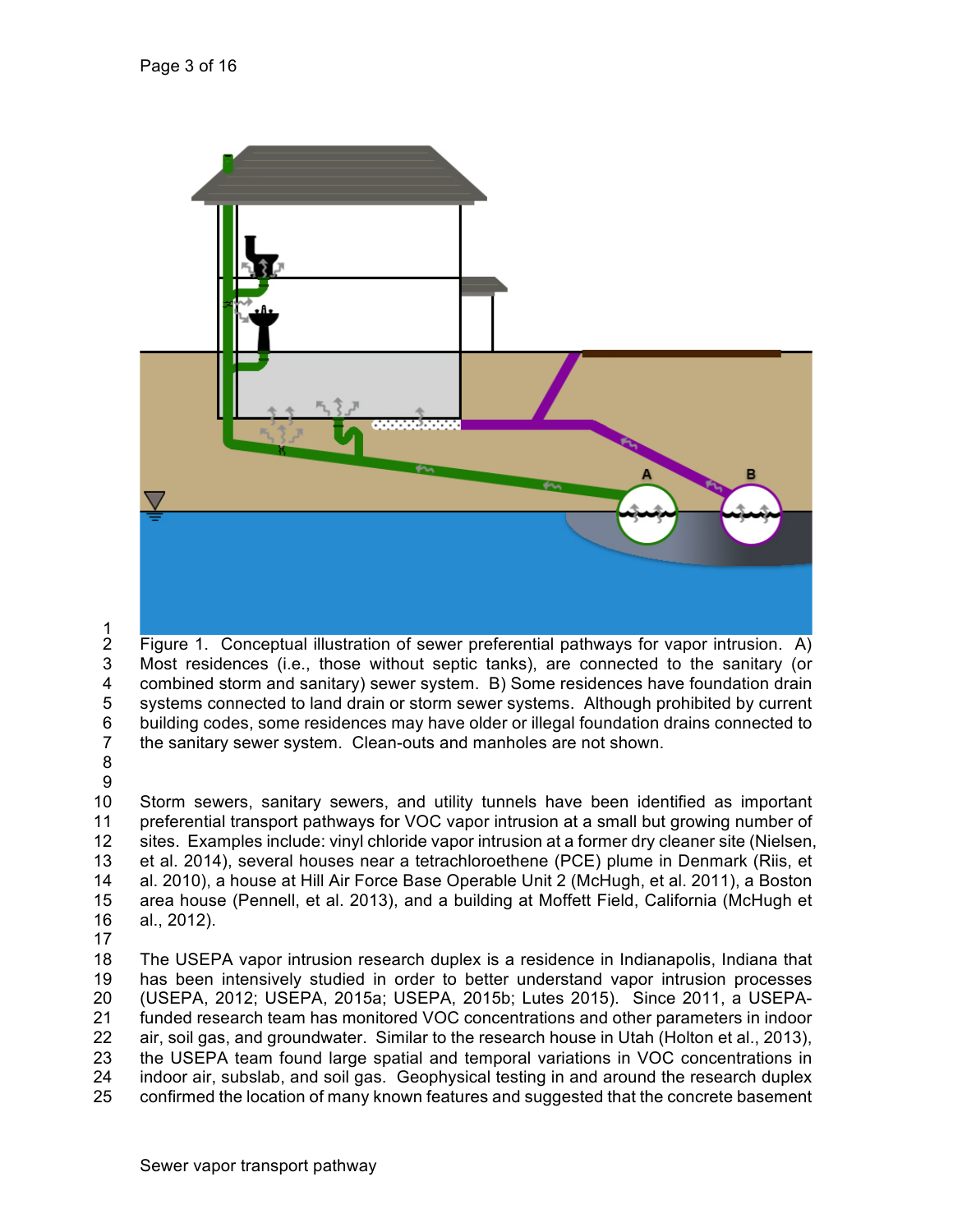slab varied in thickness. The basement slab has an irregular contact with the underlying fill material resulting in air gaps. Helium tracer testing with injection at deep external soil gas points showed spatial variations in helium concentrations that indicate subsurface heterogeneity and possible preferential flow paths below the foundation of the research duplex. Temporal variations in PCE and chloroform within the duplex have been attributed to several factors including exterior temperatures, heating system usage, barometric pressure, indoor humidity, and possibly wind effects. Based on differences in the spatial distribution of PCE vs. chloroform as well as differences in the observed temporal changes in concentration, the USEPA study team concluded that these two compounds may originate from different primary sources (e.g., former dry cleaner site vs. water disinfection by-product; USEPA, 2012). In 2013, a sub-slab depressurization system was installed in the duplex as part of the research effort. The system was operated intermittently from 2013 to 2015, but has been off since March 20, 2015.

 Some of the VOC concentration results collected from the USEPA research duplex have not been consistent with the standard conceptual model for vapor intrusion suggesting the possibility of a preferential pathway. For example, PCE and chloroform concentrations in groundwater are generally less than 1.5 ug/L while the concentrations in indoor air have, 19 at times, exceeded 10 ug/m<sup>3</sup> for PCE, much higher than the 1.2 ug/m<sup>3</sup> upper-bound 20 concentration predicted using the USEPA  $95<sup>th</sup>$  percentile screening attenuation factor of 0.001 (USEPA, 2015c). In addition, the PCE concentrations in sub-slab soil gas are sometimes higher than at sample points deeper within the vadose zone suggesting an absence of upward diffusion from the water table. Finally, early in the study, high 24 concentrations of PCE and chloroform (each approximately 300 ug/m<sup>3</sup>) were measured in a floor drain on the first floor of the duplex (USEPA, 2012). Subsequently, all of the floor drains on the upper floors were plugged to prevent direct entry of sewer vapors into the duplex. A floor drain in the basement needed for the furnace was not plugged.

 The purpose of this study was to measure VOC concentrations in the sewer line connected to the USEPA research duplex and to perform other testing to evaluate the role of a sewer preferential pathway at this duplex. Aside from one round of floor drain testing in 2011, VOC concentrations in the duplex sewer system were not measured prior to our field study.

- **2.0 Methods**
- 

# *2.1 Overview of the testing program.*

 The field sampling program was conducted from June 12 to June 16, 2016. Vapor samples were collected from sewer manholes, existing soil gas and sub-slab monitoring points, the sewer lateral line connecting the duplex to the sewer main, and locations inside the duplex. Liquid samples were collected from three sewer manholes and two existing groundwater monitoring wells. The analytical testing program included on-site analysis of vapor samples, off-site laboratory analysis for vapor and liquid samples, and a tracer study.

- 
- *2.2 Vapor sample collection.*

 Vapor samples were collected from sewer manholes through existing vent holes in the manhole cover or by moving the cover enough to allow passage of the sampling tube. Liquid levels were measured using a water level meter. Vapor samples were collected at a depth of approximately 0.3 m above the liquid level or 0.3 m above the base of the manhole in cases where the liquid did not cover the base outside of the invert flow channel. Vapor samples were collected using weighted, 3 mm outside diameter Nylaflow tubing lowered to the sample collection depth. Prior to sample collection, more than three line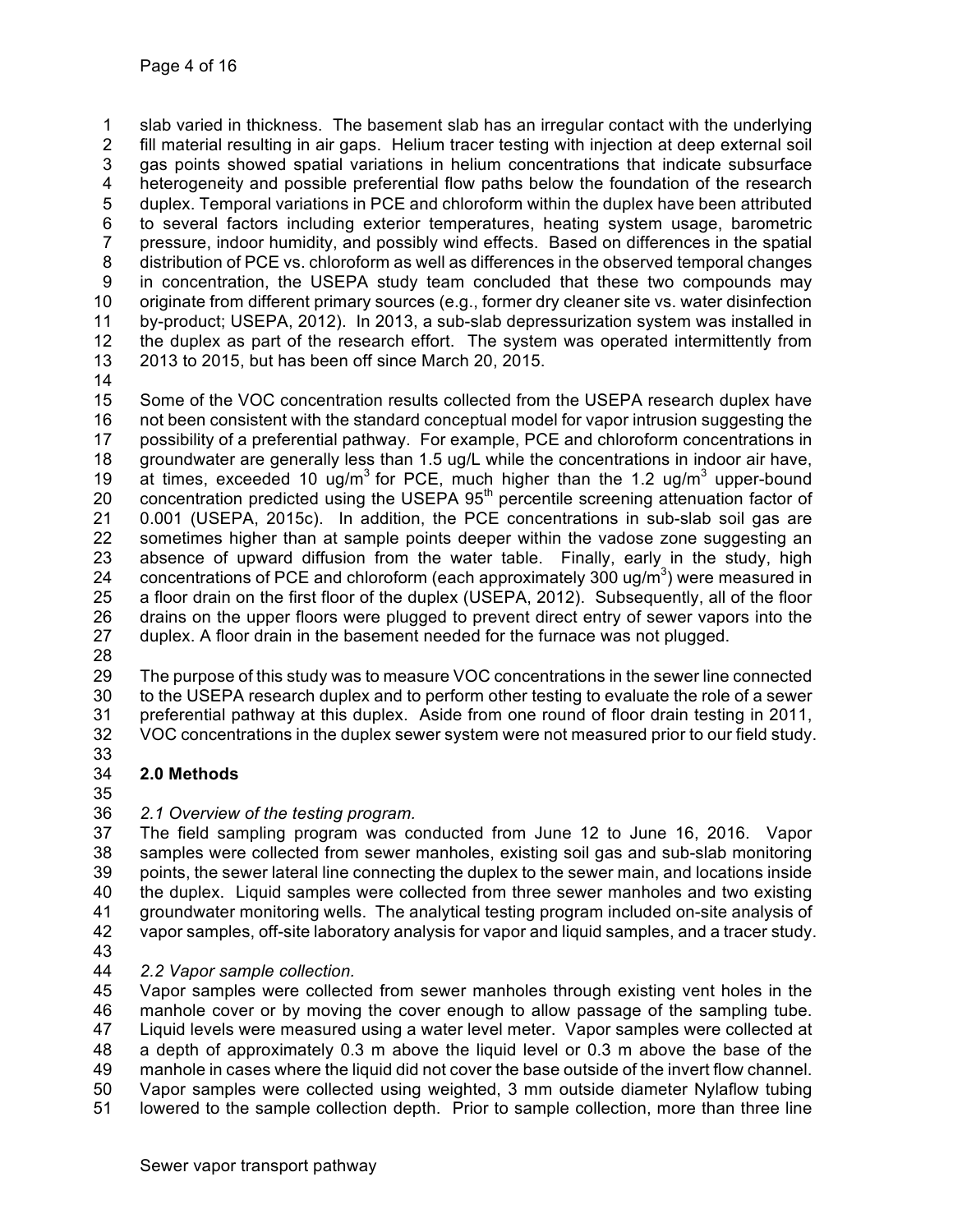volumes of air (approximately 50 mL) were purged from the tubing using a 3-way valve and gas-tight syringe. Samples were collected in 1-L Tedlar bags using the 3-way valve and gas-tight syringe or in 1-L Summa canisters without flow controllers. Collection of vapor samples from the existing soil gas and sub-slab monitoring points involved similar procedures for line purging and sample collection. The sewer lateral line was sampled by drilling a hole into the PVC sewer lateral pipe in the duplex basement and installing a sampling port sealed in place with modeling clay. These sewer lateral sampling ports remained in place throughout the field program. Indoor air samples were collected directly, either by grab sampling with 1-L Summa canisters, or by using a HAPSITE Smart Plus Gas Chromatograph/Mass Spectrometer (GC/MS) (Inficon, New York). In the latter case, samples were collected into the instrument using the hand-held HAPSITE probe.

 A total of 55 vapor/air samples were collected. Thirty-nine (39) of these were analyzed on-site using the HAPSITE GC/MS (after Gorder and Dettenmaier, 2011). The remaining 16 samples collected in Tedlar bags and Summa canisters were shipped to the TestAmerica laboratory in Sacramento, CA, a National Environmental Laboratory Accreditation Program (NELAP) certified commercial analytical laboratory, for analysis by USEPA Method TO-15 (USEPA, 1999). Tedlar bags were shipped for overnight delivery and were transferred by the laboratory into Summa canisters to avoid exceeding holding time limits. Due to operational difficulties with the HAPSITE GC/MS, no replicate samples were analyzed both on site and by the offsite laboratory.

- 
- *2.3 Liquid sampling and analysis.*

 Water and sewer liquid samples were collected from two existing monitoring wells (MW1A and MW1C) and three sewer manholes, respectively. All samples were collected using low-flow purge methods. Samples were shipped on ice to TestAmerica for analysis using USEPA Method 8260B (USEPA, 1996).

- 
- *2.4 Tracer study.*

 The tracer study was conducted using the Brookhaven National Laboratory's Air Infiltration Measurement System which utilizes passive perfluorocarbon tracer (PFT) sources and passive capillary adsorption tube samplers (CATS; Dietz et al., 1986, Winberry 1990). To evaluate the interaction between the sewer and duplex, PFT sources, each emitting a different perfluorocarbon compound, were deployed in 6 different areas (Table 1). To deploy the sources in the manholes, the sources were attached to a weighted line and suspended approximately 0.5 m above the top of the sewer line. Sources were deployed 37 on the first day of the study and remained in place throughout the testing period. After 4 hours, the CATS were deployed (Table 1, Figure S.1). The CATS were retrieved 93 hours (approximately four days) after deployment and shipped to the Brookhaven National Laboratory (certified through the New York State Department of Health Environmental Laboratory Approval Program) for analysis by GC-Electron Capture Detector (ECD) (Watson et al., 2007). Similar methodologies had previously been used to determine air exchange rates for the structure (US EPA 2015a) but the previously used sources had been removed long before the current testing.

**Table 1. Tracer Source and Sampler Locations**

| <b>Deployment Location</b> | <b>PFT Source Type</b> | <b>CATS ID</b> |
|----------------------------|------------------------|----------------|
| 422 Main Floor             | <b>PDCB</b>            | 10708, 00126   |
| 422 Basement               | <b>iPPCH</b>           | 10251, 05395   |
| 422 SN Lateral             | <b>PTCH</b>            | 00300, 05778   |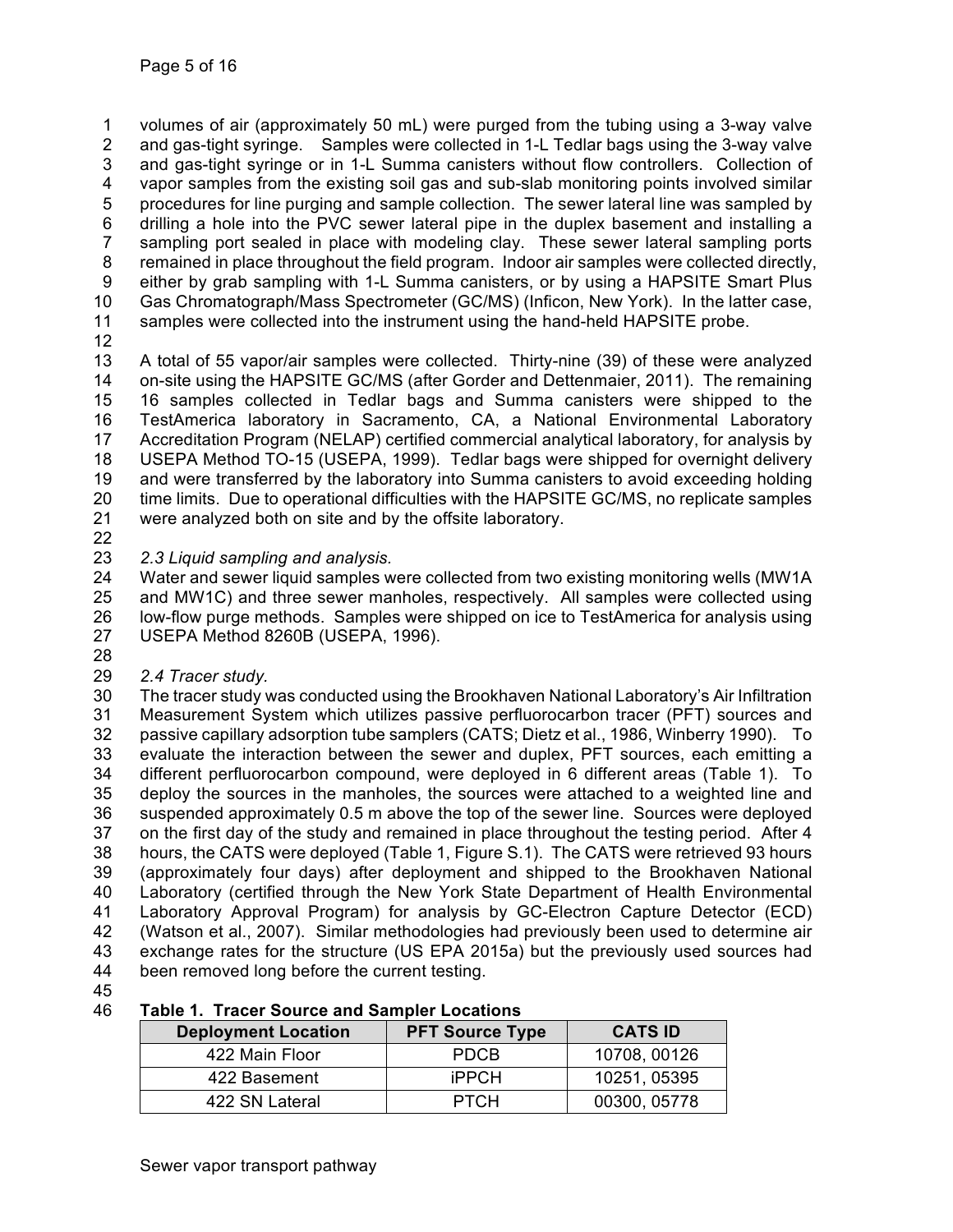| 420 Main Floor            | <b>None</b> | 02783, 10249 |
|---------------------------|-------------|--------------|
| 420 Basement              | ocPDCH      | 07471, 04441 |
| 420 SN Lateral            | None        | 10379, 04295 |
| <b>SN Main Upstream</b>   | <b>PMCH</b> | 01403, 07658 |
| <b>SN Main Downstream</b> | <b>PMCP</b> | 07694, 10689 |

1 Note: The PFT sources were deployed on the first day of the study and the CATS were deployed four hours<br>
2 later. The PFT sources and the CATS were retrieved 93 hours after CATS deployment. Locations are shown<br>
3 in Figu later. The PFT sources and the CATS were retrieved 93 hours after CATS deployment. Locations are shown in Figure S.1. PFT source compound abbreviations are defined in the supporting materials.

- 
- 

#### **3.0 Results**

 The field sampling program at the duplex consisted primarily of i) VOC concentration measurements of sewer manhole vapor, soil gas, indoor air, groundwater, and sewer liquid, and ii) a tracer study using PFT compounds released at the sewer manholes and inside the duplex. Sampling was conducted from June 12 to June 16, 2016. The field sampling program was complicated by two thunderstorm events that occurred on the afternoons of June 14 and June 15, which resulted in 2.4 inches and 3.0 inches of precipitation, respectively. Because the sewer line connected to the duplex is a combined storm and sanitary sewer, these rain events resulted in very high water flows through the sewer during both afternoons.

#### *3.1 PCE and Chloroform in the Immediate Vicinity of the Duplex*

 PCE and chloroform were previously identified as the primary constituents of concern for vapor intrusion at this site (USEPA 2012). PCE and chloroform concentration results for all samples are provided in Table S.1 and S.2. Figure 2 summarizes PCE and chloroform concentrations measured in vapor and liquid samples collected from the immediate vicinity of the duplex. PCE and chloroform concentrations measured in the sub-slab and soil gas sample points were similar to those measured at other times during 2016 as part of the long-term study of the duplex, however, these concentrations were lower than those measured at the same sample points in the earlier years of the study (see Figures S.2 and S.3). As shown in Figure 2, both PCE and chloroform concentrations in vapor samples collected from the sewer line were similar to those measured in soil gas samples collected from below the duplex. Before the two storm events, concentrations in the sewer were slightly higher than in soil gas and, after the storm events, concentrations in the soil gas were slightly higher than in the sewer. PCE and chloroform concentrations in the sewer lateral line in the duplex basement were lower than in the sewer manhole but higher than in indoor air. PCE and chloroform concentrations in groundwater and sewer liquids were measured only after the storm events. PCE concentrations were non-detect or less than 1 ug/L in all sewer liquid samples. Chloroform concentrations were slightly higher in the sewer liquids (4.4 ug/L) than in the groundwater (1.7 and 2.1 ug/L).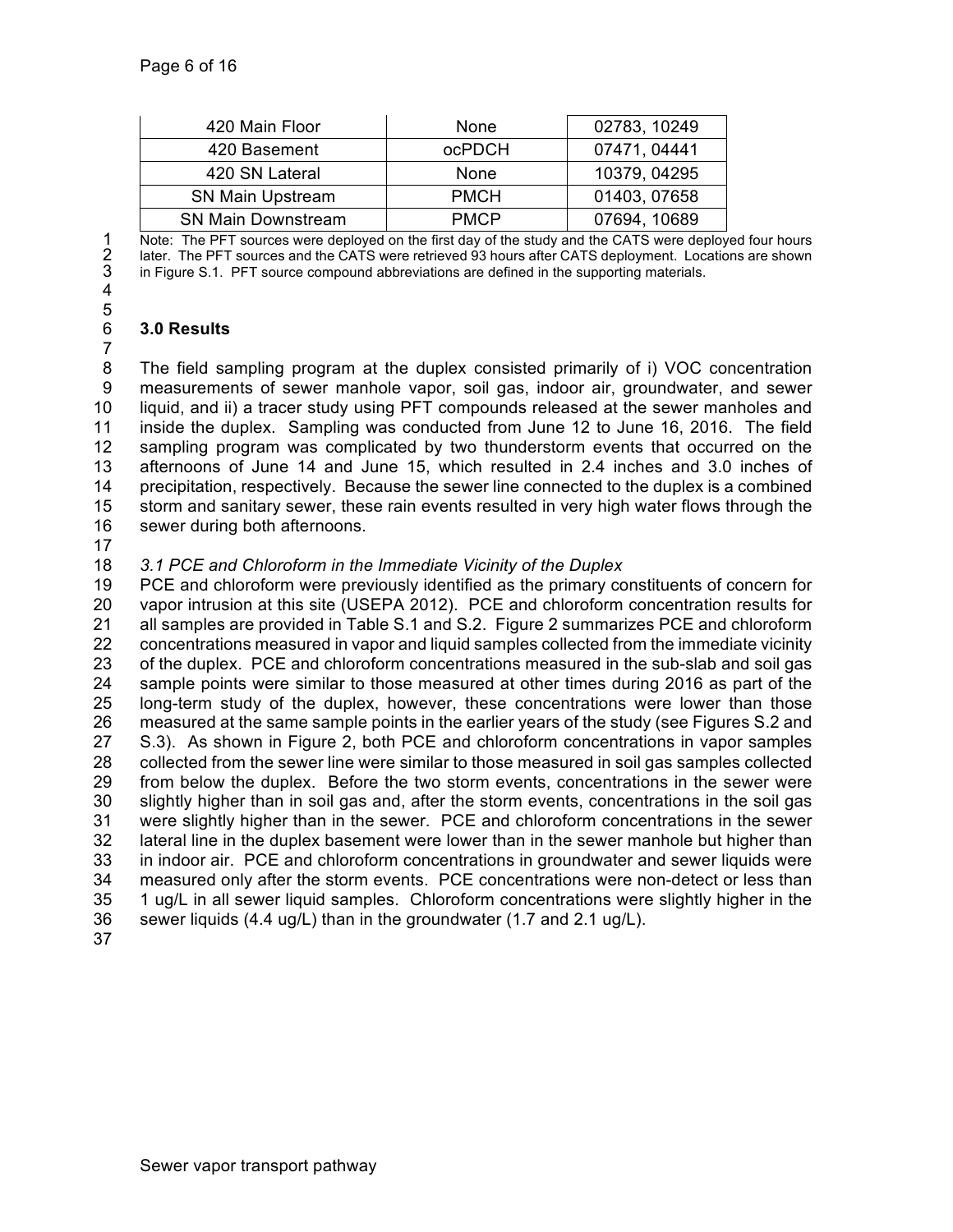

2



 $\frac{4}{5}$ 5 Figure 2. VOC Concentration (PCE/Chloroform) results for samples collected in the 6 immediate vicinity of the USEPA Research Duplex. V – vapor sample (ug/m<sup>3</sup>), L – Liquid 7 sample (ug/L). Panel A: Samples collected 6/12-13/2016 before two storm events on 6/14 8 and 6/15. Panel B: Samples collected on the morning (am) or afternoon (pm) of 6/16/2016<br>9 after the two storm events. NS = Not sampled. SL-1 is a sample port installed in the after the two storm events.  $NS = Not$  sampled.  $SL-1$  is a sample port installed in the 10 sewer lateral line that runs through the 420 side of the duplex basement. "SM Up" and 11 "SMDown" are the sewer manholes immediately upstream and downstream of the duplex.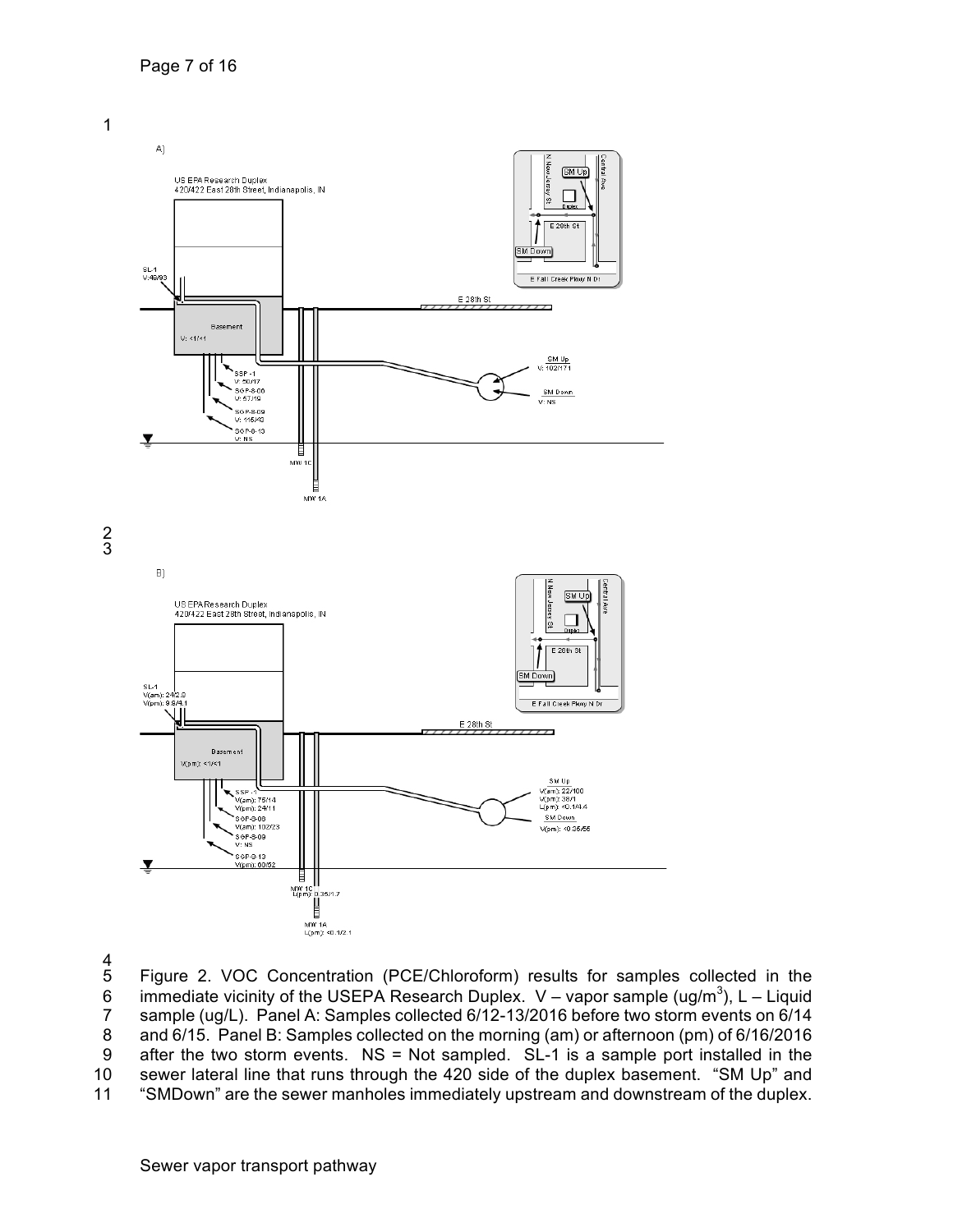- 
- 

# *3.2 PCE in Sewer Manholes Away from the Duplex*

 In addition to testing in and around the duplex, the field program included collection and analysis of vapor and liquid samples from sewer manholes further upstream of the duplex along Central Avenue and other adjacent streets (Figure 3). At least two former dry cleaner sites with documented PCE plumes in groundwater are located on Central Avenue north (upstream) of the duplex. PCE was detected in upstream manholes at 9 concentrations ranging from 0.6 to 353 ug/m<sup>3</sup>. The highest PCE concentration (353 ug/m<sup>3</sup>) was measured in a manhole adjacent to one of the dry cleaner sites. In addition, PCE 11 concentrations above 100 ug/ $m<sup>3</sup>$  were detected in several manholes upstream of the two known dry cleaner sites. At the duplex and adjacent to the two former dry cleaner sites, the manhole depths were shallower than the documented depth of groundwater in those areas, suggesting that PCE detected at these locations was not attributable to the local infiltration of groundwater into the sewer (Table S.3). However, information on groundwater depth was not available for manholes further upstream. As a result, it is not clear whether the PCE detected in manholes is primarily attributable to local infiltration of soil gas or upstream sources such as infiltration of contaminated groundwater or discharge of wastewater containing PCE. Similar to the manholes adjacent to the duplex, PCE concentrations in the upstream manholes were higher before the two storm events than after these events. Elevated chloroform concentrations were widely distributed across the manholes tested, consistent with discharges of chlorinated water and bleach into the sewer system as likely sources.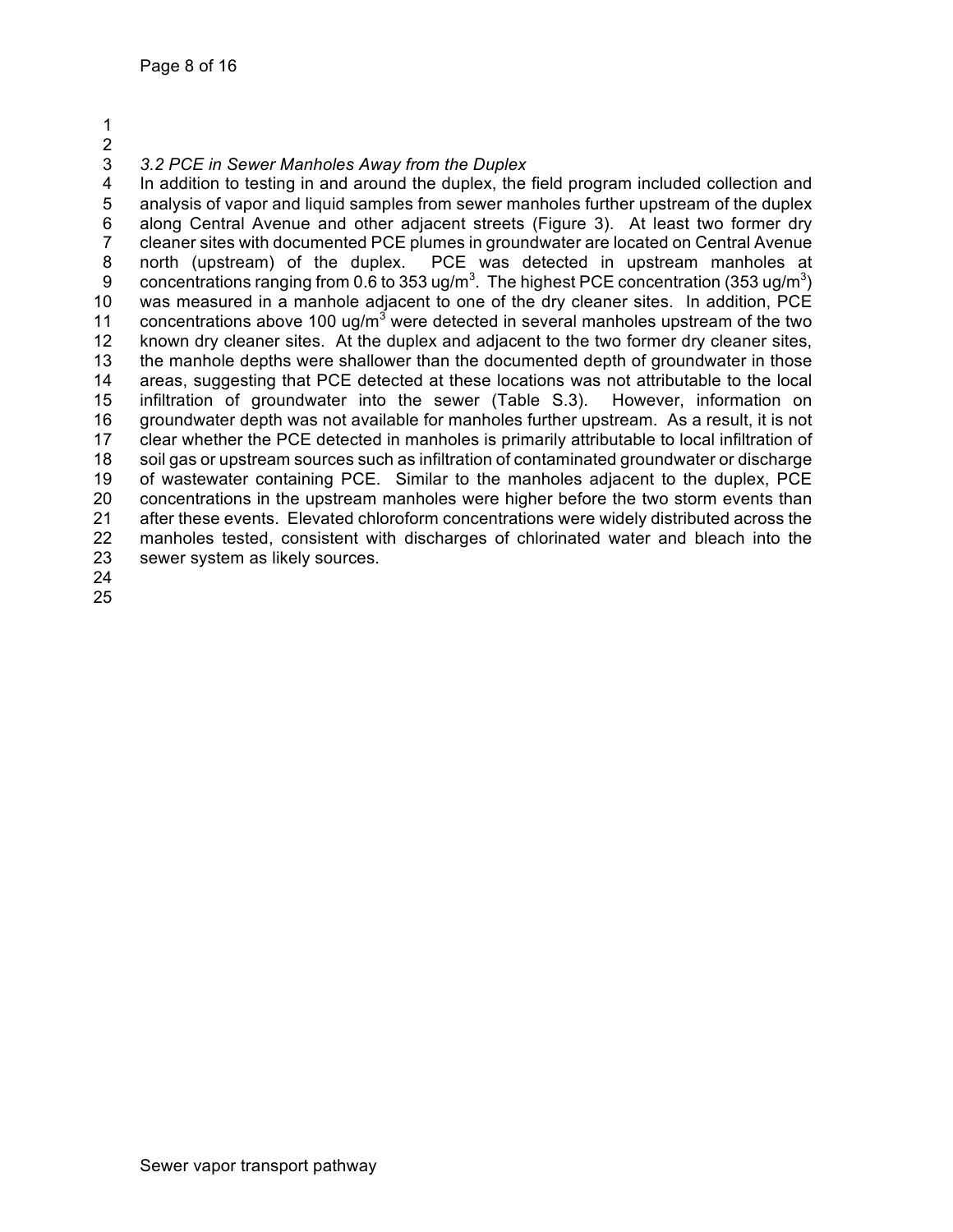

 $\frac{1}{2}$ 

Figure 3. VOC Concentration (PCE and Chloroform,  $ug/m<sup>3</sup>$ ) results for vapor samples 3 collected in the vicinity of the duplex. Before = Samples collected on June 13 or June 14 4 prior to the first storm event. Btwn = samples collected on the morning of June 15 between 5 the first and second storm events. After = samples collected on June 16 after the second 6 storm event.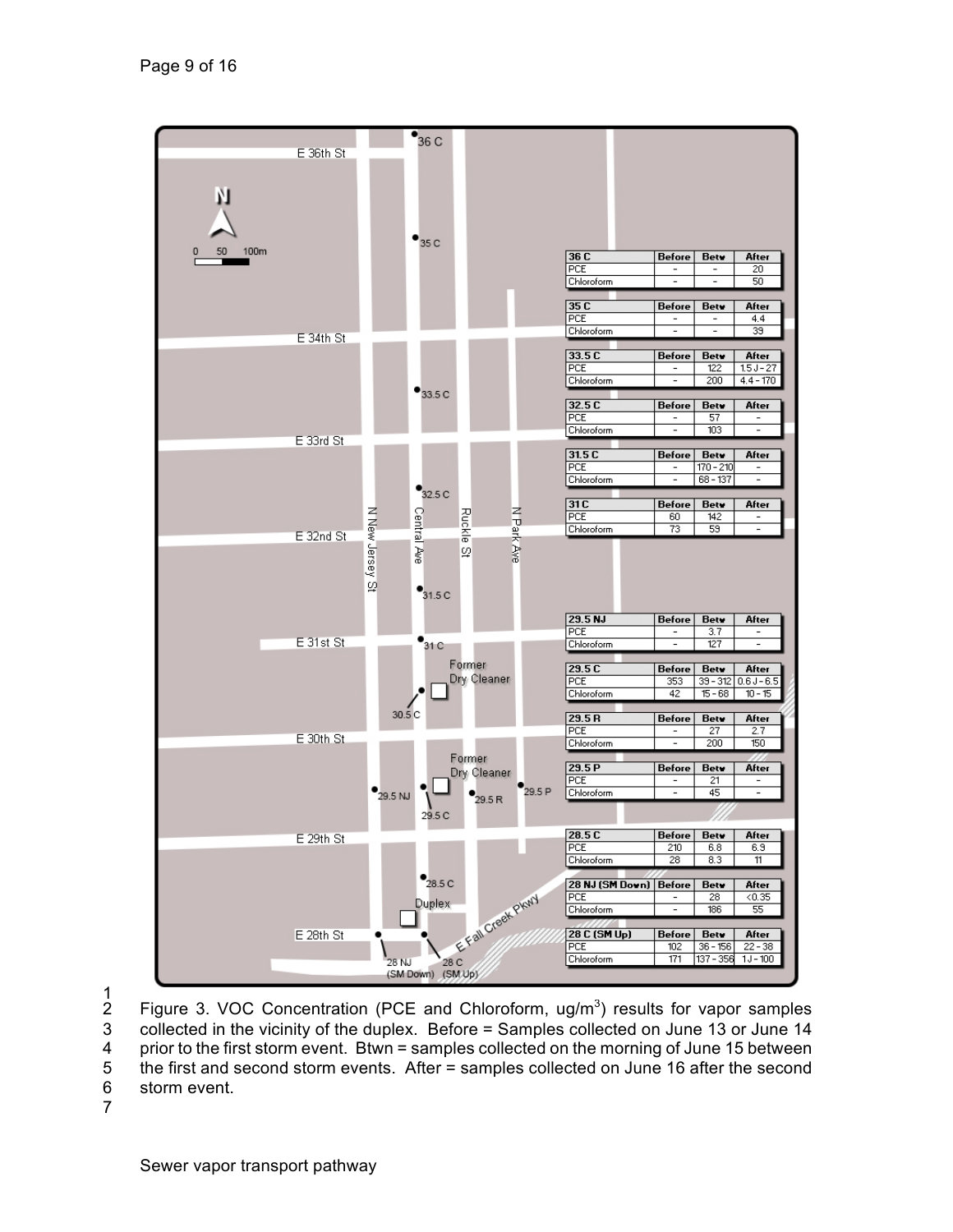#### *3.3 Results of Tracer Study*

 Six PFT compounds were used to evaluate air movement within the duplex and between the duplex and the sewer line. Source release locations and CATS locations are shown on Figure S.1. Both the sources and the CATS deployed in the two manholes were covered by storm water flow during the two storm events. Visual inspection of the CATS following the first storm event showed an absence of water inside the CATS tubes. However, when the CATS were collected on June 17, one CATS (ID 10689) from the downstream sanitary sewer manhole sample location had a thin film of water covering the opening of the tube that likely affected the tracer uptake for that tube. The results for this CATS are reported in the supplemental materials, but are not considered for the interpretation of the tracer study results.

 At two CATS locations (SN Main Upstream and 422 SN Lateral), one of the two samplers was collected early, on June 15 at 11:30 am, in order to evaluate the effect of water inundation on the tracer release from the sources and the uptake by the CATS. The difference in average tracer concentrations for the samplers with different exposure durations was small (Relative Percent Differences of 10% to 52%) with no clear difference between sources in the sewer mains that were inundated by the storm events and sources 20 in the house that were not. This suggests that the inundation events had only a minor<br>21 effect on the rate of tracer release from the sources in the sewer mains. Additional effect on the rate of tracer release from the sources in the sewer mains. Additional information on the results from the tracer testing is provided in the Supplemental Materials.

 The tracer study demonstrated air exchange between the sewer line and the duplex based on detection of tracer released in both upstream and downstream sewer manholes inside the duplex. Tracer attenuation factors were calculated for each of the two sewer manholes as the tracer concentration in the duplex divided by the tracer concentration in the sewer manhole. At each location, the tracer concentration was measured using the CATS deployed over the four-day test period (i.e., the tracer concentration was the average concentration over the four-day test period). Sewer to indoor air attenuation factors ranged from <0.001 to 0.006 for the upstream manhole and 0.010 to 0.021 for the downstream manhole (Table 2), indicating approximately 500x dilution of vapors from the upstream manhole to indoor air and 50x dilution of vapors from the downstream manhole. The sewer to indoor air attenuation factors were similar in the basement and main floor. The two storm events that occurred during the four-day tracer release period resulted in two periods of high storm water flows that completely filled the sewer line and backed water into the manholes. Although the tracer study documents gas exchange between the sewer line and the duplex, the attenuation factors measured may not be representative of more typical weather conditions when flows through the sewer are lower.

 The tracer compounds released into the sewer manholes were detected at the sewer lateral sample points at concentrations higher than those detected inside the duplex demonstrating migration through the sewer lateral. Tracer concentrations detected in the sewer lateral sample points indicated similar magnitude of transport into the sewer lateral from the upstream manhole and the downstream manhole (see Supplemental Material, Tracer Study Report). It is not clear why higher amounts of tracer from the downstream manhole were detected inside the duplex. In addition, the tracer compound released directly into the sewer lateral inside the basement was not detected within the air of the duplex at any of the four sampling locations. This indicates limited leakage from the sewer lateral lines running through the basement of the duplex. Instead, the results suggest that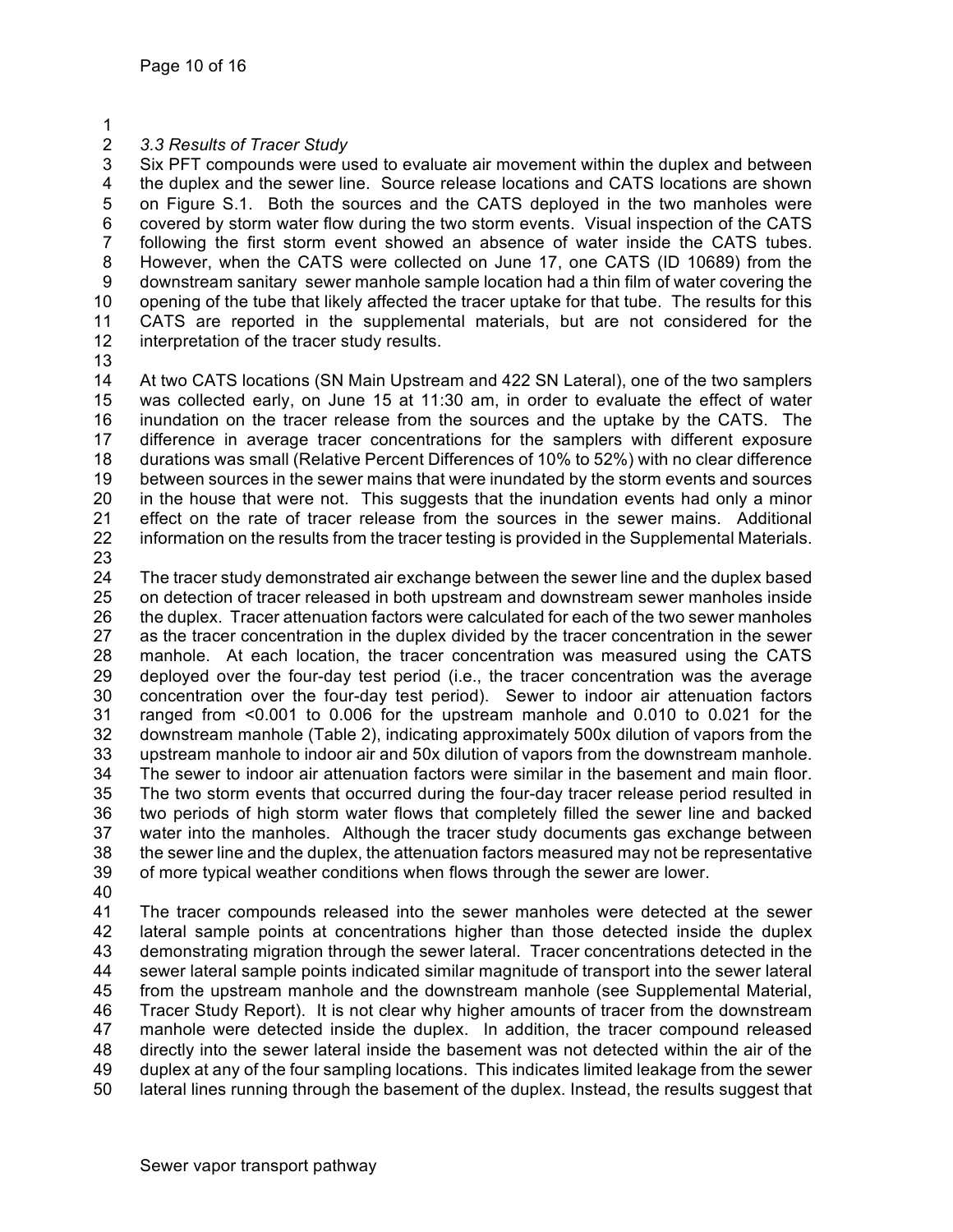- the sewer lateral leaks below the duplex foundation and that sewer vapors then enter the
- duplex through the foundation.
- 
- **Table 2. Sewer Main to Indoor Air Attenuation Factors Measured Using Perfluorocarbon Tracer Compounds**

| <b>Source Location</b> | <b>Duplex Location</b> | <b>Attenuation Factor</b> |
|------------------------|------------------------|---------------------------|
|                        | 422 Basement           | 0.004                     |
| Sewer Manhole          | 422 Main Floor         | 0.006                     |
| Upstream               | 420 Basement           | < 0.001                   |
|                        | 420 Main Floor         | < 0.001                   |
|                        | 422 Basement           | 0.015                     |
| Sewer Manhole          | 422 Main Floor         | 0.018                     |
| Downstream             | 420 Basement           | 0.010                     |
|                        | 420 Main Floor         | 0.021                     |

# 

# **4.0 Discussion**

 The tracer, sewer vapor, soil gas, and indoor air testing conducted during the field investigation confirmed that the sewer line can serve as a local preferential pathway for migration of volatile chemicals from the sewer main into the duplex. This is evident because i) PCE and chloroform were detected at multiple locations within the sewer line serving the duplex and ii) tracers released in the upstream and downstream manholes were detected in the duplex sewer laterals and in indoor air. However, the migration pathway is complex. Tracer released in the sewer lateral running through the basement of the duplex was detected within the lateral, but not in any other location, suggesting limited leakage from the lateral itself inside the duplex. Taken together, the tracer data suggest that the sewer lateral line may leak at some point below the duplex foundation followed by migration into the duplex by other mechanisms. The sewer manhole tracer compounds were detected on the main floor of the duplex at concentrations that were 1.2x to 1.8x higher than measured in the basement suggesting some transport of tracer compounds to the main floor that by-passed the basement.

 Tracer compounds released inside the duplex showed modest mixing between the basement and the main floor. Tracer compounds released in the basement were detected on the main floor at concentrations of 15 to 30% of those measured in the basement, while the tracer compound release on the main floor was measured in the basement at only 2.5% of the main floor concentration (see Supplemental Material, Tracer Study Report). During the multi-year study of the duplex, PCE concentrations on the main floor were typically lower than in the basement, averaging about 50% of the basement concentration. Chloroform concentrations on the main floor averaged about 80% of the concentration in the basement, but were higher on the main floor than in the basement during approximately 25% of the sample events. These data suggest that some PCE and 34 chloroform may reach the main floor though pathways that by-pass the basement  $(e.g.,)$  through wall gaps). However, the differences in distribution within the duplex between the sewer manhole tracer compounds, PCE, and chloroform suggest that there may be some differences in how these compounds enter the duplex and migrate within the duplex.

 In addition to the June 2016 field program, prior testing at the duplex suggested a role for the sewer line in transport of PCE and chloroform to the duplex. The prior test results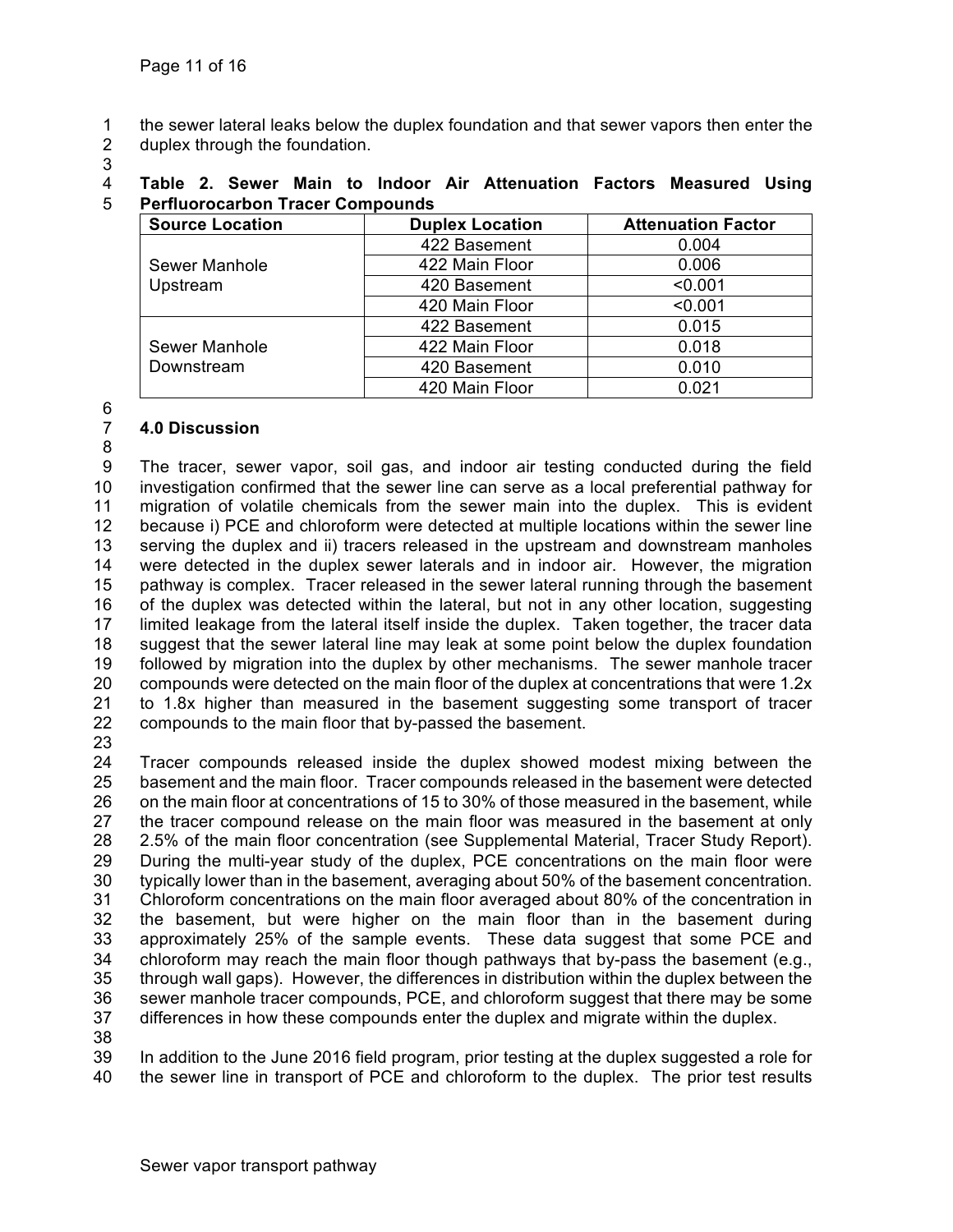suggest that, at least during some time periods, the sewer line was the primary transport pathway from the VOC source to the building envelope:

 • PCE and chloroform concentrations in sub-slab samples were commonly greater than or equal to those measured in matched deeper soil gas samples (Figure S.2, S.3, S.4, and S.5). This suggests an absence of upwards diffusion of VOCs from a local groundwater source and indicates, instead, an alternate mechanism for VOC vapor transport to the sub-slab soils. This pattern of VOC distribution below the residence was one line of evidence pointing to a preferential transport pathway at the ASU research house in Utah (Guo et al., 2015).

 • When floor drains were tested in May 2011, PCE and chloroform concentrations **in the first floor laundry area floor drain were each approximately 300 ug/m<sup>3</sup>. These**  concentrations were much higher than measured in indoor air and also higher than measured in sub-slab soil gas sample points during that immediate time frame. Although floor drains were plugged after this testing, this plugging would not affect transport of vapors through the sewer to a leak point below the foundation.

 In late 2012 and early 2013, testing of a newly-installed sub-slab depressurization system provided additional evidence for a preferential pathway for VOC transport to the duplex:

 • Operation of the mitigation system consistently reduced indoor radon concentrations by more than 90%. However, episodic PCE vapor intrusion events occurred during operation of the mitigation system that were similar to those observed when the mitigation system was not operating (Figure S.6 and S.7).

 • The mitigation system resulted in a large reduction in radon concentration in the soil gas below the duplex but had only a small effect on PCE and chloroform concentrations below the duplex (Figures S.8, S.9, and S.10). This suggests that the mitigation system was drawing PCE and chloroform vapors from a large reservoir such as the sewer line. The alternate interpretation that the mitigation system was primarily drawing air from greater depth is not consistent with the relatively uniform concentration of radon with depth premitigation (Figure S.8).

- The mass flux of PCE and chloroform captured by the mitigation system was 25 to 50 times higher than the mass flux of these VOCs through the duplex in the absence of mitigation (USEPA, 2015b). This, again, suggests that the mitigation system was capturing PCE and chloroform from a large reservoir such as the sewer system.
- 

 Combined, these observations indicate a clear role for the sewer line in transport of VOCs to the duplex. The 2016 field program results, however, were less definitive concerning the primary source of PCE and chloroform: a local groundwater plume vs. infiltration of contaminated groundwater into the sewer line at a location upstream of the duplex. Throughout the long-term study of the duplex, PCE concentrations in groundwater have generally been less than 1.5 ug/L while chloroform concentrations have ranged from <1 ug/L to 3 ug/L. The detection of PCE in sewer liquids at a concentration well above 1 ug/L would have provided strong evidence that PCE was migrating through the sewer line. The sewer liquids collected during the field program from the upstream manhole contained non-detect PCE concentrations (<0.1 ug/L) and 4.4 ug/L of chloroform. However, these samples were collected only 24 hours after the second of the two storm events. PCE vapor concentrations were lower during this time period compared to before the storm events suggesting that the post-storm liquid concentrations may not be representative of sewer liquids during drier periods. PCE was detected in sewer vapor samples collected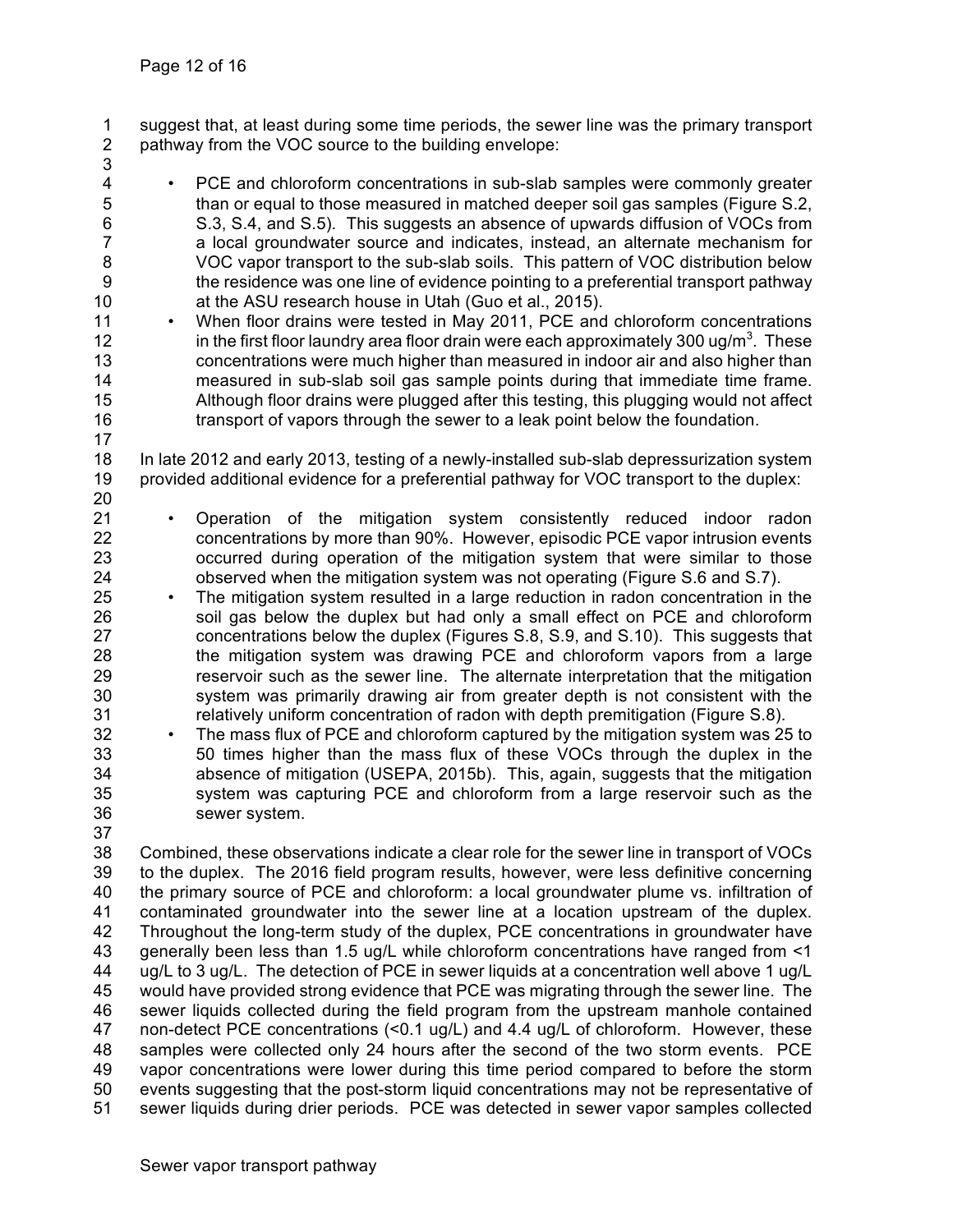from manholes along Central Avenue upstream of the duplex at concentrations up to 353 2 ug/m<sup>3</sup> (Figure 3). Taken as a whole, the sewer test results suggest that PCE could be transported through the sewer line from upstream sources, but they do not demonstrate that this is occurring or that it is the primary source of PCE for vapor intrusion at the duplex. A longer monitoring period would be required to resolve this.

 While PCE in the sewer liquids would likely originate from infiltrating groundwater associated with an upstream plume, chloroform would likely be associated with domestic wastewater. Chloroform is a disinfection by-product commonly found in public water supplies at concentrations of 2 to 44 ug/L (ATSDR, 1997). In addition, chloroform is a reaction product of chlorine bleach cleaner and organic material (Odabasi, 2008). As a result, after a storm event, chloroform is likely to return to the sewer line more quickly than PCE. During the field program, chloroform concentrations in the sewer liquids (3.6 to 4.4 ug/L) were approximately twice the concentration measured in groundwater at the duplex suggesting that the sewer is the more important source of chloroform for vapor intrusion. In fact, it is possible that the chloroform detected in groundwater is attributable to sewer exfiltration (Amick, 2000).

 Regardless of whether the sewer lines are transporting liquids from a remote source, the 20 results of the field program and prior testing of the duplex confirm that the sewer line can<br>21 act as a local reservoir and transport pathway for PCE and chloroform vapors from the act as a local reservoir and transport pathway for PCE and chloroform vapors from the subsurface source into the building envelope. In addition, elevated concentrations of PCE and chloroform were detected in sewer vapor samples at most of the manholes tested in the area. These results, as well as recent findings from other studies (Guo et al., 2015; Nielsen et al., 2014; Riis et al., 2010; McHugh et al., 2011; Pennell et al., 2013; McHugh et al., 2012), suggest that the role of sewer lines in vapor intrusion should be routinely evaluated as part of vapor intrusion investigations.

 

# **Acknowledgements**

 This research was funded in part by the U.S. Department of Defense, through Environmental Security Technology Certification Program (ESTCP) Project ER-201505 and in part by the USEPA through its Office of Research and Development under contract EP-C-11-036 to RTI International. The USEPA collaborated in the research described here and it has been subjected to Agency review and approved for publication. Mention of trade names or commercial products does not constitute endorsement or recommendation for use.

 

# **Supplementary Materials**

Supplementary materials to this article are available.

# **References**

 Agency for Toxic Substances and Disease Registry, 1997. Toxicological Profile for Chloroform. https://www.atsdr.cdc.gov/toxprofiles/tp6.pdf (Accessed 25 October 2016). 

- Amick, R.S., 2000. Exfiltration in Sewer Systems, EPA/600/R-01/034, December 2000.
-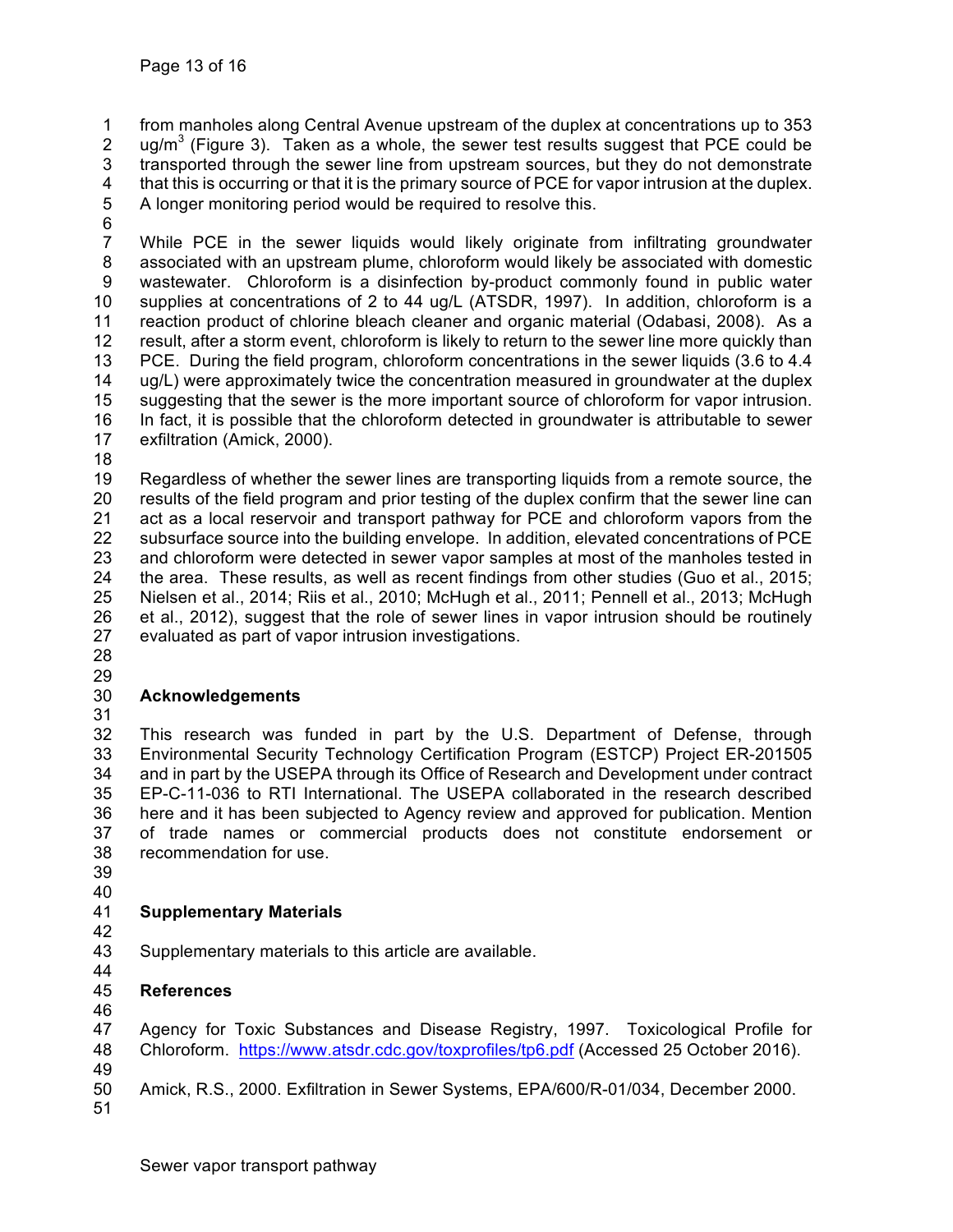Caldwell, D., 2012. *Navy Vapor Intrusion Evaluation Tool*. EMDQ 2012 Workshop.

Dietz, R.N., Goodrich, R.W., Cote E.A., and Wieser, R.F., 1986. Detailed description and

performance of a passive perfluorocarbon tracer system for building ventilation and air

exchange measurements, Measured Air Leakage of Buildings, ASTM STP 904, p. 203-

64, American Society for Testing and Materials, Philadelphia.

 Gorder, K.A., and Dettenmaier, E.M., 2011. Portable GC/MS Methods to Evaluate Sources of cVOC Contamination in Indoor Air. Ground Water Monit. R. 31 (4), 113-119. DOI: 10.1111/j1745–6592.2011.01357.x.

 Guo, Y., Holton, C., Luo, H., Dahlen, P., Gorder, K., Dettenmaier, E., and Johnson, P., 2015. Identification of Alternative Vapor Intrusion Pathways Using Controlled Pressure Testing, Soil Gas Monitoring, and Screening Model Calculations. Environ. Sci. Technol. 49(22), 13472-13482. DOI: 10.1021/acs.est.5b03564.

 Holton, C., Luo, H., Dahlen, P., Gorder, K., Dettenmaier, E., and Johnson, P., 2013. Temporal Variability of Indoor Air Concentrations under Natural Conditions in a House Overlying a Dilute Chlorinated Solvent Groundwater Plume. Environ. Sci. Technol. 47(23), 13347-13354. DOI: 0.1021/es4024767.

 Lutes, C.C., Truesdale, R.S., Cosky, B.W., Zimmerman, J.H., and Schumacher, B.A., 2015. Comparing Vapor Intrusion Mitigation System Performance for VOCs and Radon, Remediation Journal 25 (4), 7-26. 

 McHugh, T., Beckley, L., Bailey, D., Gorder, K., Dettenmaier, E., Rivera-Duarte, I., Brock, S., and MacGregor, I., 2012. Evaluation of Vapor Intrusion using Controlled Building Pressure, Environ. Sci. Technol. 46, 4792-4799. 

 McHugh, T., Kuder, T., Fiorenza, S., Gorder, K., Dettenmaier, E., and Philp, P., 2011. Application of CSIA to Distinguish Between Vapor Intrusion and Indoor Sources of VOCs, Environ. Sci. Technol. 45(14), 5952-5958. 

 McHugh, T., Nickels, T., and Brock, S., 2007. Evaluation of Spatial and Temporal Variability in VOC Concentrations at Vapor Intrusion Investigation Sites. Proceeding of Air & Waste Management Association's Vapor Intrusion: Learning from the Challenges, September 26-28, 2007, Providence, RI, 129-142.

 Nielsen, K. B., Hivdberg, B., and Hyldegaard, W., 2014. Vinyl Chloride in the Indoor Air Solved by Depressurization of the Sewer. Battelle Ninth International Conference on Remediation of Chlorinated and Recalcitrant Compounds Monterey, CA.

- 
- Odabasi, M., 2008, Halogenated Volatile Organic Compounds from the Use of Chlorine-Bleach-Containing Household Products, Environ. Sci. Technol. 42 (5), 1445-1451.

 Pennell, K.G., Scammell. K.M., McClean, M.D., Ames, J., Weldon, B., Friguglietti, L., Suuberg, E., Shen, R., Indeglia, P.A., and Heiger-Bernays, W.J., 2013. Sewer Gas: An Indoor Air Source of PCE to Consider During Vapor Intrusion Investigations, Ground Water Monit. R. 33(3), 119-126.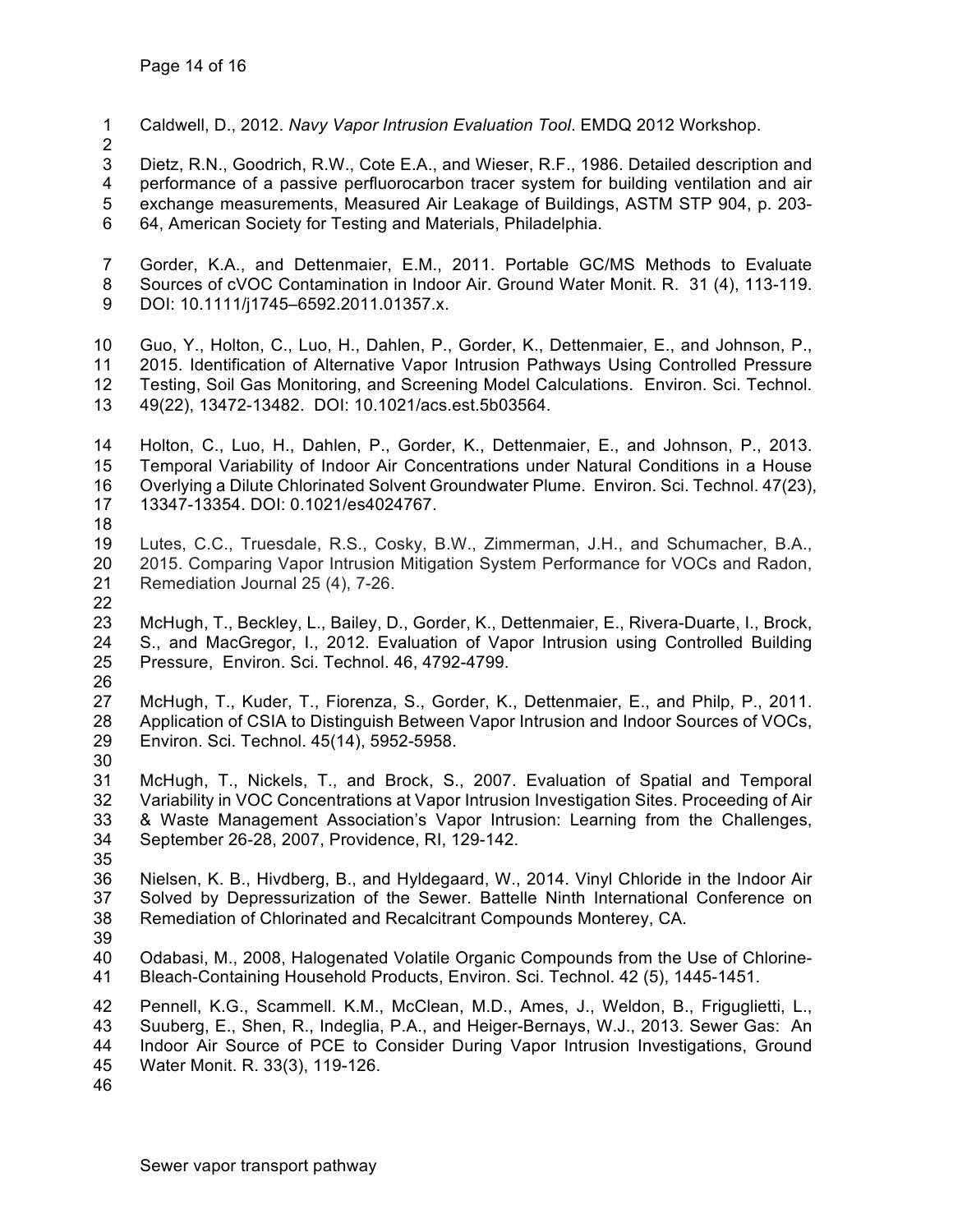Riis, C., Hansen, M.H., Nielsen, H.H., Christensen, A.G., and Terkelsen, M., 2010. Vapor Intrusion through Sewer Systems: Migration Pathways of Chlorinated Solvents from Groundwater to Indoor Air. Remediation of Chlorinated and Recalcitrant Compounds, May 2010, Monterey, CA.

 Tillman, F.D., and Weaver, J.W. , 2005. Review of Recent Research on Vapor Intrusion. EPA/600/R-05/106. September 2005.

 USEPA, 1996. Test Methods for Evaluating Solid Waste: Physical/Chemical Methods Compendium, Method 8260B: Volatile Organic Compounds by Gas Chromatography/Mass Spectrometry (GC/MS), part of Test Methods for Evaluating Solid Waste, Physical/Chemical Methods. At https://www.epa.gov/sites/production/files/2015- 12/documents/8260b.pdf.

 USEPA, 1999. Compendium of Methods for the Determination of Toxic Organic Compounds in Ambient Air Second Edition Compendium Method TO-15 Determination Of Volatile Organic Compounds (VOCs) In Air Collected In Specially-Prepared Canisters And Analyzed By Gas Chromatography Mass Spectrometry (GC/MS) EPA/625/R-96/010b. At http://www.epa.gov/ttnamti1/files/ambient/airtox/to-15r.pdf.

 USEPA, 2012. Fluctuation of Indoor Radon and VOC Concentrations Due to Seasonal Variations, EPA/600/R-12/673, September 2012.

 USEPA, 2015a. Assessment of Mitigation Systems on VI: Temporal Trends, Attenuation Factors, and Contaminant Migration Routes under Mitigated and Non-mitigated Conditions. EPA/600/R-13/241. June 2015. 

 USEPA, 2015b. Simple, Efficient, and Rapid Methods to Determine the Potential for VI into the Home: Temporal Trends, VI Forecasting, Sampling Strategies, and Contaminant Migration Routes. EPA/600/R-15/080. October 2015.

 USEPA, 2015c. OSWER Technical Guide for Assessing and Mitigating the Vapor Intrusion Pathway from Subsurface Vapor Sources to Indoor Air. U.S. Environmental Protection Agency, Office of Solid Waste and Emergency Response. June 2015. https://www.epa.gov/vaporintrusion (accessed August 2016).

 Watson, T.B., Wilke, R., Dietz, R.N., Heiser, J., and Kalb, P., 2007. The Atmospheric Background of Perfluorocarbon Compounds Used as Tracers, Environ. Sci. Technol.

- 41(20), 6909-6913. Doi: 10.1021/es070940k
- 

Winberry, W.T., 1990. Compendium of Methods for the Determination of Air Pollutants

in Indoor Air, Chapter IP-4: Determination of Air Exchange Rate in Indoor Air; Method IP-

4a Perfluorocarbon Tracer (PFT) EPA/600/4-90/010. April 1990.